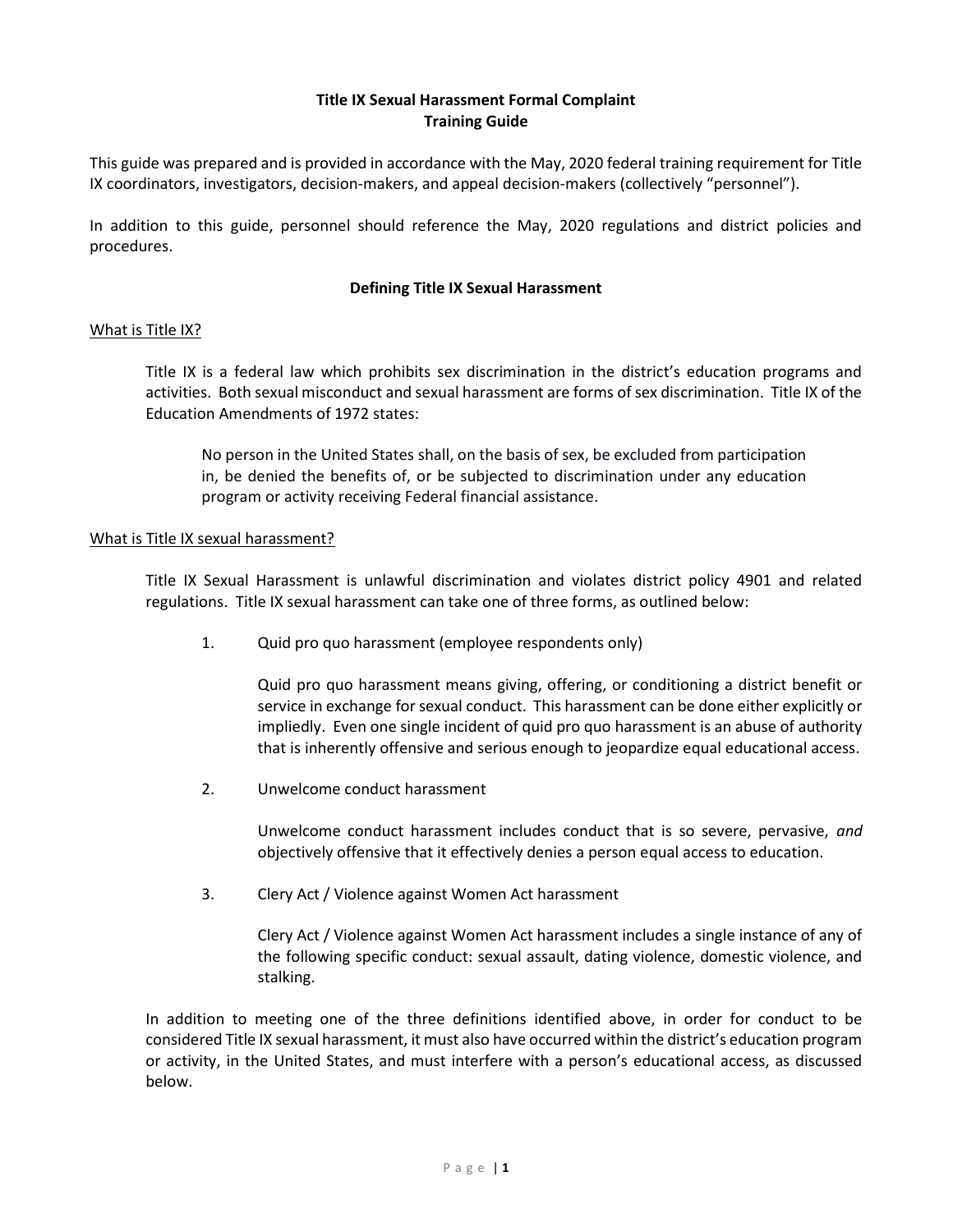# What is included in the district's education program or activity?

The district's program or activity includes all of the academic, educational, extracurricular, athletic, and other programs of the school, whether they take place in the facilities of the school, on a school bus, at a class or training program sponsored by the school at another location, or elsewhere if the district exercised substantial control over both the respondent and the context in which the harassment occurred.

The district's program or activity also includes conduct which occurred in the context of school operations, such as over computer and internet networks, digital platforms, and computer hardware of software owned or operated by or used in the operations of the school. A student using a personal device to perpetrate online sex harassment during class time may also constitute a circumstance over which the district exercises substantial control.

In order to make a determination about whether the conduct falls within the scope of the district's program or activity, personnel must consider whether the school provided funding, promoted, or sponsored the event or circumstances where the conduct occurred.

It is important to note that a teacher's sexual harassment of a student is likely to constitute sexual harassment in the program of the school even if it occurs off campus. However, it is also possible that this conduct, though meeting the definition of falling within the school's program or activity, does not meet the definition of Title IX sexual harassment and must be evaluated under the district's policy 4901.

Regardless of whether the conduct occurred within the scope of the district's program or activity, to be considered Title IX sexual harassment, the conduct must occur in the United States.

#### What does it mean to interfere with a person's educational access?

Prohibited conduct under Title IX requires sexual harassment to meet a seriousness standard involving denial of equal access to education, regardless of whether the sexual harassment is viewed as causing denial of benefits, exclusion from participation, or other interference with the ability of a person to perform his or her academic responsibilities.

Whether conduct interferes with a person's educational access is measured against the access of a person who has not been subjected to harassment. Additionally, the conduct is evaluated from the perspective of a reasonable person, so a victim's individualized reaction, or lack of reaction, is not a point of focus.

Signs of enduring unequal educational access due to severe, pervasive, and objectively offensive sexual harassment may include such things as expressing anxiety, skipping class to avoid a harasser, experiencing a decline in grades, having difficulty concentrating in class, dropping out of school, or dropping out of certain activities or sports; however, no manifestation of trauma is required to determine that harassment has occurred.

Personnel may apply these definitions in a common sense manner that takes into account the ages and developmental abilities of the involved parties.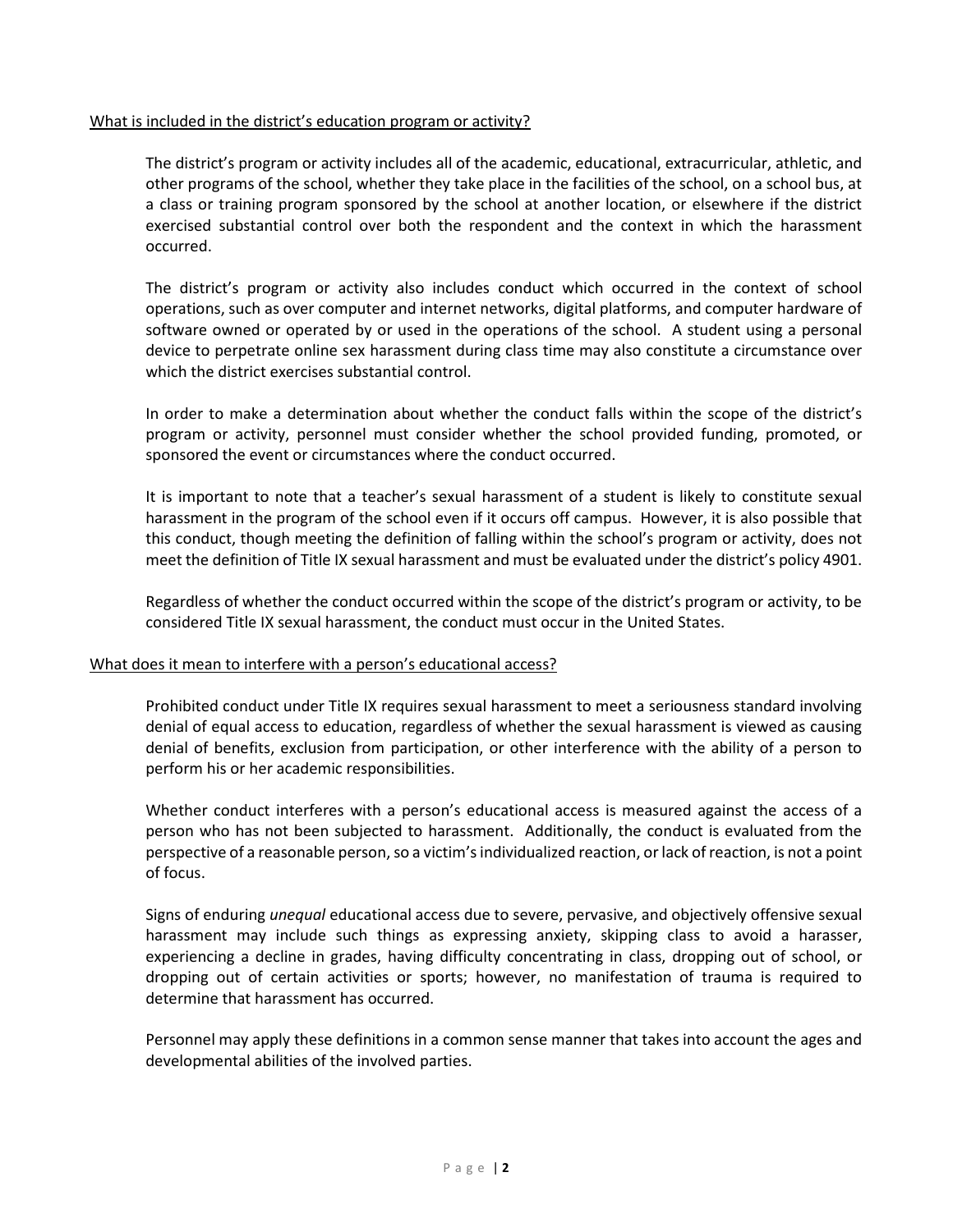### How is Tile IX sexual harassment identified?

As noted above, Title IX sexual harassment must meet one of the three prongs of the definition of Title IX sexual harassment, must occur within the district's program or activity, and must deny educational access. Whether conduct constitutes Title IX sexual harassment is determined on a case by case basis.

It is important to note that the May, 2020 regulations specifically state that Title IX is "not a general civility code" and:

Title IX does not stand as a zero-tolerance ban on all sexual harassment, Title IX does not stand as a federal civil rights law to prevent all conduct that "makes me feel uncomfortable." The Supreme court noted in Davis that school children regularly engage in insults, banter, teasing, shoving, pushing, and gender specific conduct that is upsetting to the students subjected to it yet a school is liable under Title IX for responding to such behavior only when the conduct is so severe, pervasive, and objectively offensive that it denies its victims the equal access to education that Title IX is designed to protect.

The US Department of Education provided several specific examples and distinctions in its May, 2020 regulations:

Grooming behavior is considered by the federal government as not likely to constitute Title IX sexual harassment. However, this conduct is prohibited under the district's other policies.

If students heckle another student with comments based on the student's sexual orientation, such as "gay students can't sit at this table in the cafeteria," but their actions do not involve conduct of a sexual nature, this conduct does not constitute Title IX sexual harassment. However, this conduct is prohibited under the district's other policies.

If male students repeatedly sabotage female students' work, this could constitute gender based harassment and could be a violation of Title IX which is prohibited under the district's other policies.

Where conduct is sexual in nature, or where conduct references or is aimed at one sex or another, it constitutes conduct "on the basis of sex."

Misunderstandings due to cultural or comprehension differences do not negate whether conduct is considered Title IX sexual harassment, but a genuine lack of understanding may factor into sanctions.

#### Miscellaneous Provisions

# What happens when sexual harassment is reported?

When any district employee observes, experiences, or learns about conduct which might constitute sexual harassment, the employee is required to report the matter to a school leader, their supervisor, or the Title IX coordinator.

All district employees receive training on their reporting obligations. School leaders and supervisors receive training on how to contact the Title IX coordinator with these concerns.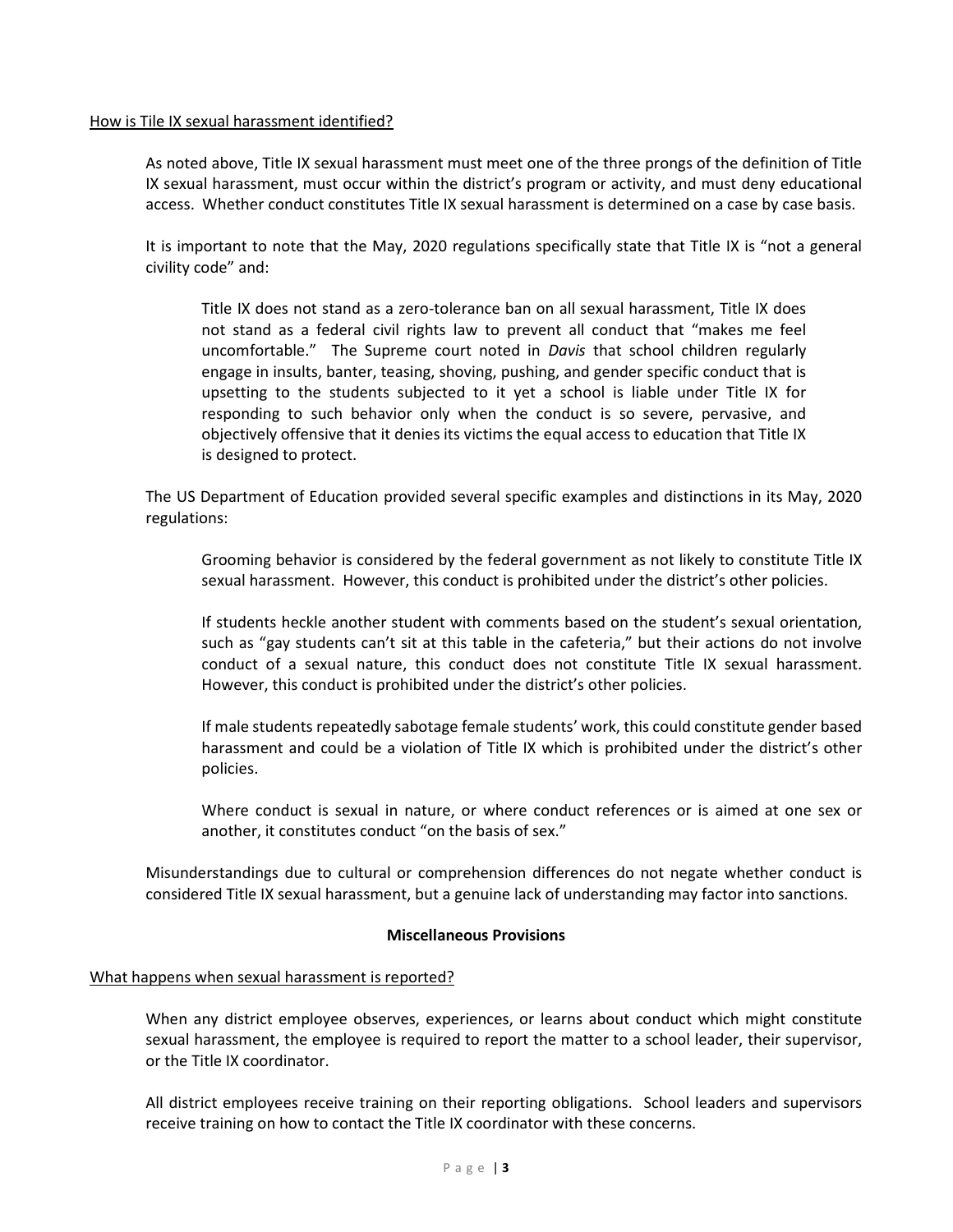Anytime the Title IX coordinator receives notice of conduct which could be Title IX sexual harassment, the Title IX coordinator must promptly and personally contact the alleged victim to discuss supportive measures and explain the process for filing a formal complaint. The Title IX coordinator has been provided with training on how to respond to conduct which might constitute Title IX sexual harassment.

## How is consent proven in a Title IX sexual harassment complaint?

The district does not place the burden of proving consent on a respondent, and does not place the burden of proving the absence of consent on a complainant. The district's investigator will collect all information directly related to allegations of Title IX sexual harassment and a decision will be made by an impartial decision-maker.

# Does the district make any presumptions in Title IX sexual harassment cases?

In accordance with federal law, the district presumes that respondents in a Title IX sexual harassment formal complaint are not responsible for the alleged misconduct unless the process outlined in its grievance procedure is completed and a finding of responsibility has been entered. This means that the district does not pre-judge facts, does not draw inferences about credibility based on a party's status as a complainant or respondent, and objectively evaluates all relevant evidence to reach determinations.

### Evidence

# What does it mean to be impartial and unbiased?

Personnel must be impartial and unbiased in order to work in the area of Title IX sexual harassment. In order to be impartial and unbiased, personnel must review all facts and evidence with an open mind and must not make any pre-determinations about the facts of a specific case. Personnel are expressly prohibited from relying on stereotypes about whether a person is more or less credible because they are a complainant or a respondent.

# How must evidence be evaluated?

Personnel must fairly evaluate all evidence reasonably related to a claim of Title IX sexual harassment, including both inculpatory and exculpatory evidence. Inculpatory evidence is evidence which shows or tends to show that a person committed Title IX sexual harassment. Exculpatory evidence shows or tends to show that a person did not commit Title IX sexual harassment.

When conducting a Title IX sexual harassment investigation, investigators are required to prepare a report which includes all evidence which is directly related to an allegation, even if the investigator does not believe the evidence is relevant or credible.

When making a decision in a Title IX sexual harassment complaint, decision makers are required to consider all evidence which is directly related to an allegation, but not provide weight to evidence which is not relevant and/or not credible. Relevant evidence is evidence which helps a decision maker determine if something is more likely to be true or not true. Credible evidence is evidence which is believable.